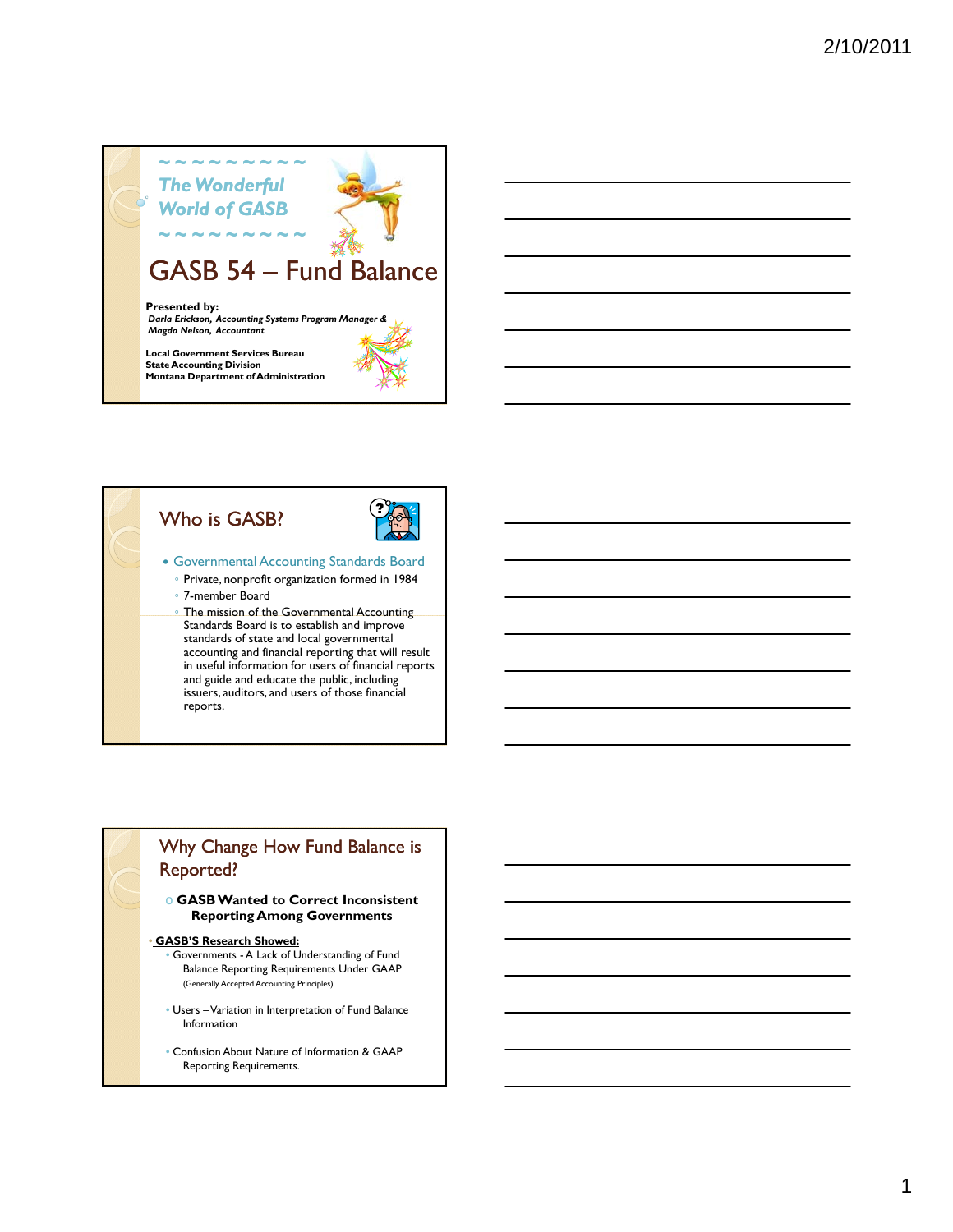### What is Fund Balance?

 **Fund balance** is the difference between assets and liabilities in Governmental Funds.

- Net Assets is the difference between all related assets and all *related liabilities.* Used in Business, Proprietary & Fiduciary Funds and on the Government-wide Statements
- The Current Fund Balance Approach focuses on the availability for appropriation
- **Reserved**
- **Unreserved**

### Improve Financial Reporting with New Classifications

o **Improve Financial Reporting by:**

- Providing Clearer Fund Balance Categories & Classifications.
- Enhance Consistency Between Information Reported on Government-wide Statements & Governmental Fund Financial Statements
- Avoid Confusion about the Relationship Between Reserved Fund Balances and Restricted Net Assets by Eliminating "Reserved" Component and Replacing with "Restricted" Component of Fund Balance.

### Improve Financial Reporting with New Classifications – cont.

◦ GASB 54 changes how fund balance is reported for governmental funds

- **Creates** hierarchy of **5 classifications** Based on constraints placed on government:
	- Non-spendable, restricted, committed, assigned, unassigned
- **Clarifies the definition** of existing fund types Governmental Funds: General, Special Revenue, Debt Services & Capital Projects funds will report new fund balances
- Need to determine if **Special Revenue Funds** meet **revised fund definition**
- Need to establish a **policy on the order** in which **unrestricted resources are used**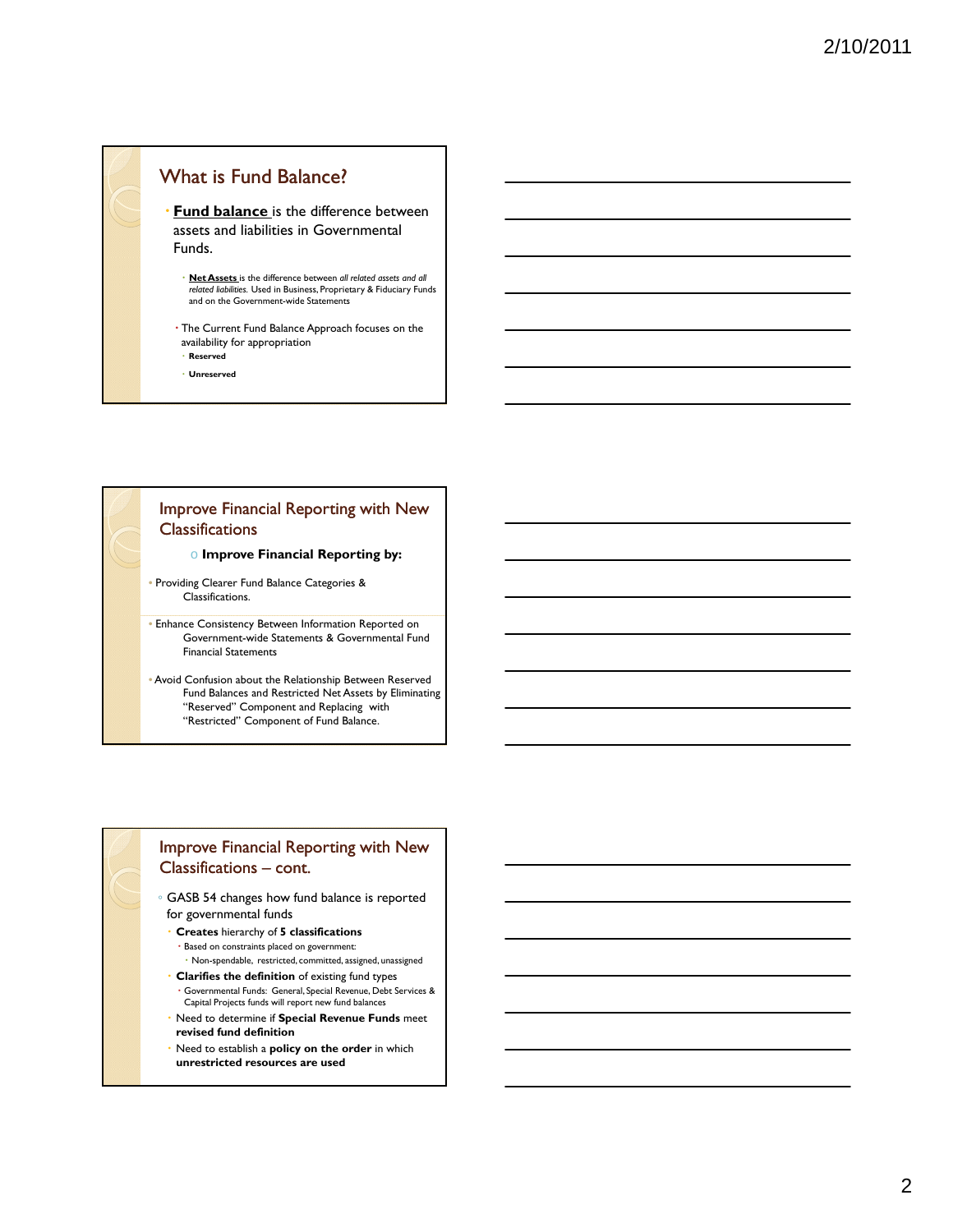

| <b>Fund Balance Classifications</b> |  |
|-------------------------------------|--|
| ∘ Non-spendable                     |  |

- Assets not in a spendable form or not expected to be converted to cash soon enough to affect the current period
- · Inventory
- · Prepaid items
- Principal must stay intact such as endowments or legally or contractually required to remain intact such as Permanent Funds
- Long-term portion of loans receivable in General Fund
- Non-financial assets held for resale (unless proceeds from resale have been restricted, committed or assigned)

# Fund Balance Classifications

### ◦ **Restricted**

- Balances subject to **externally** enforceable legal restrictions.
- Federal Law
- Montana Code Annotated ~ Laws
- Constitutional Provisions
- Enabling Legislation
- · Imposed by Creditors
- Imposed by Grantors & Contributors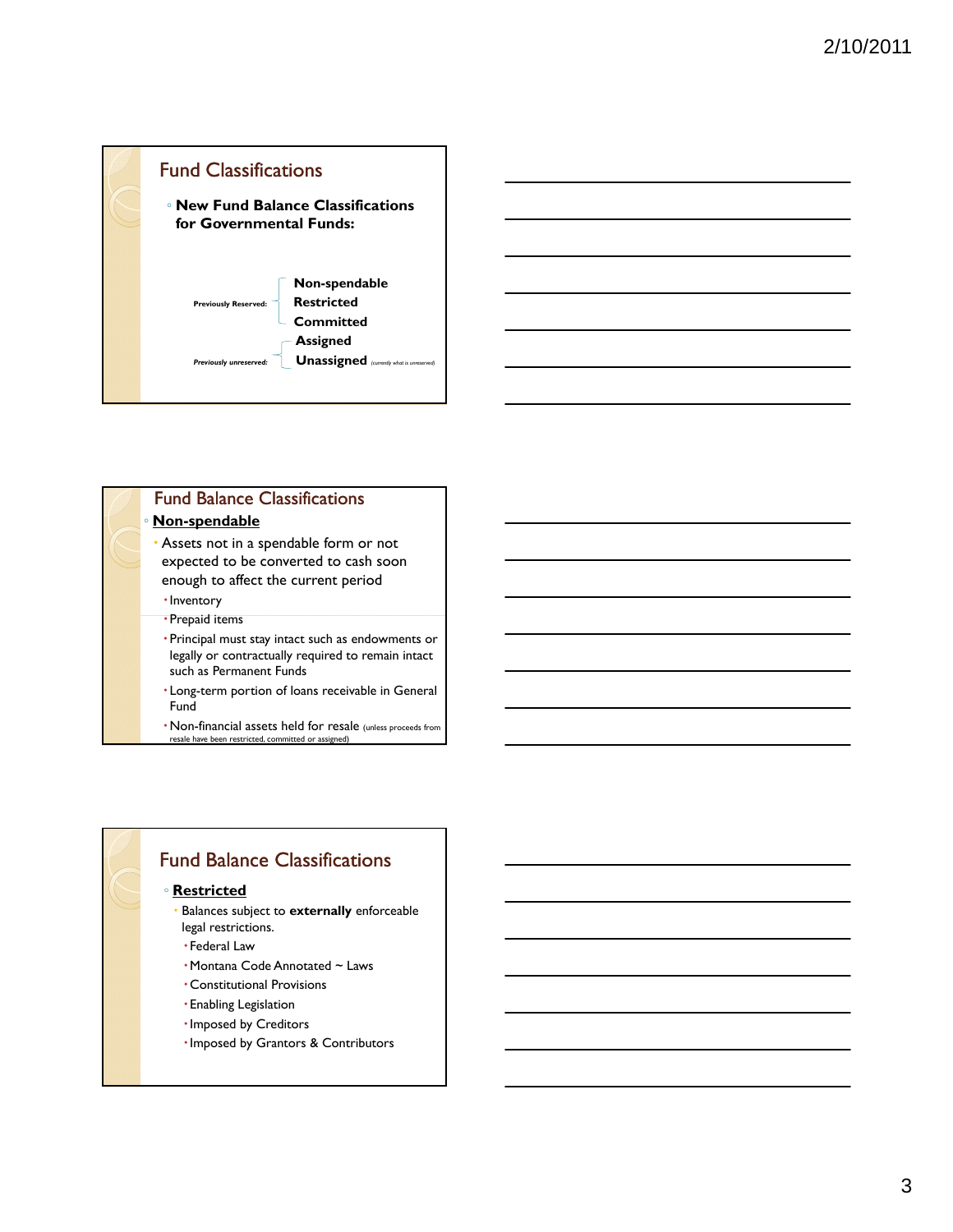# Fund Balance Classifications

### ◦ **Committed**

- Constraint on use imposed by the government itself, using its highest level *(Council, Commission, Board action)*
- Constraint can only be changed or removed by taking the same type of action
- Ordinance or Resolution
- Action to constrain resources should occur **prior to end of fiscal year**
- **Note Disclosure** required to give users a clear understanding of the action taken to commit fund balance

## Fund Balance Classifications

### ◦ **Assigned**

- Amount is intended to be used for a certain use
- $\cdot$  Intent is specified by the governing body or an authorized official or committee
	- $\cdot$  Less formality is required to modify the constraint
- Appropriations of existing fund balances not classified elsewhere would be assigned
	- **Amounts in excess of non-spendable, restricted and committed fund balance** *in funds other than the General Fund* **would be reported as assigned fund balance.**
	- **You should not report an assigned fund balance if that assignment would result in a deficit in unassigned fund balance.**

### Fund Balance Classifications

#### ◦ **Unassigned**

- Available for any purpose ~ no constraints
- Net resources in excess of non-spendable, restricted, committed and assigned.
- Amount in General Fund not classified or budgeted elsewhere
- **General Fund** is only fund to report a positive Unassigned Balance
- *Deficit fund balances in other Governmental Funds reported as unassigned*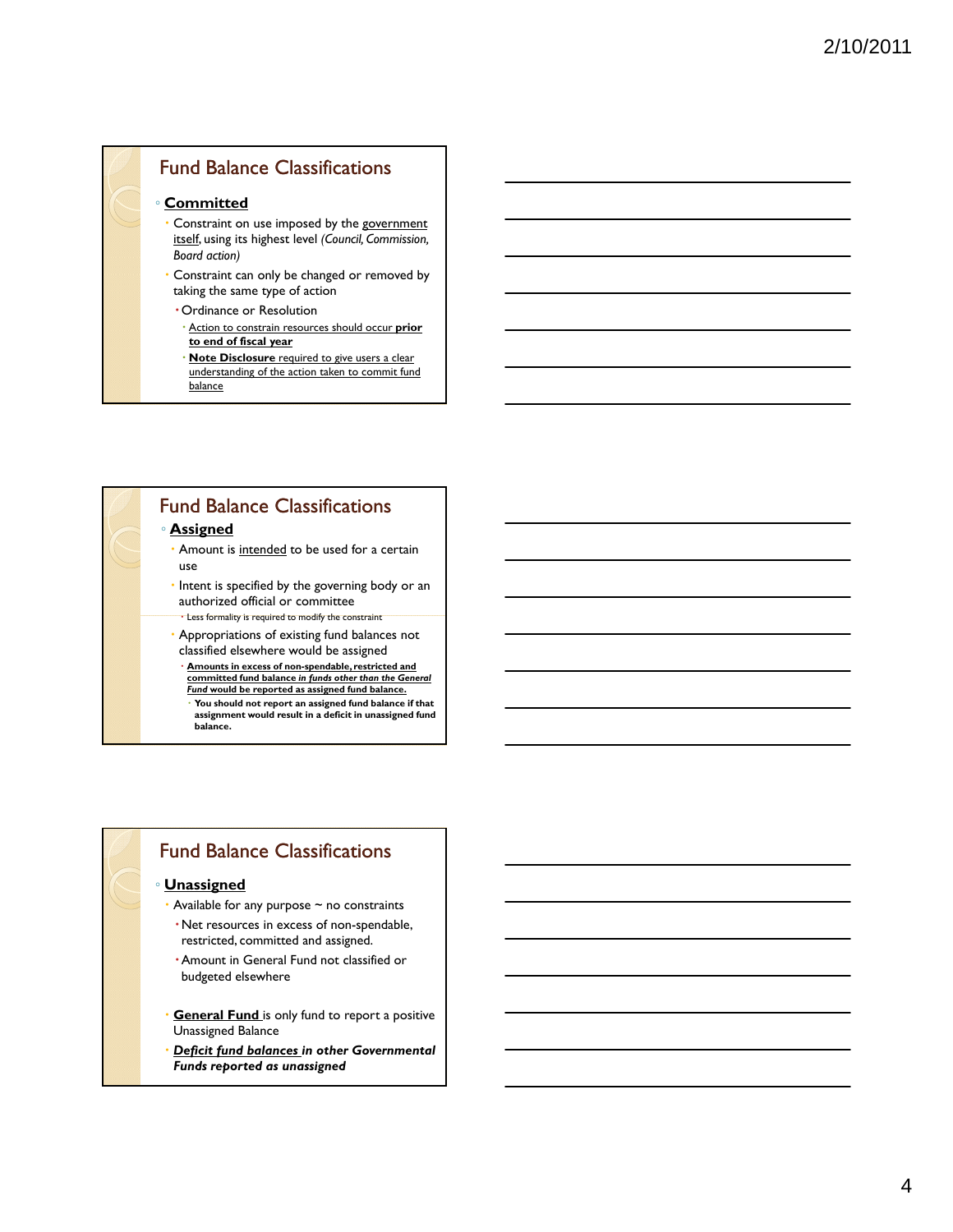| <b>Fund Balance:</b>                                                                             |                                                  |                                                        |  |  |  |
|--------------------------------------------------------------------------------------------------|--------------------------------------------------|--------------------------------------------------------|--|--|--|
| Reserved (old) vs. Restricted (new)                                                              |                                                  |                                                        |  |  |  |
| <b>Items</b><br><b>Resources</b><br>by their nature<br>cannot be spent                           | Previously<br>Reserved<br>Fund<br><b>Balance</b> | Per Stmt 54<br>Non-spendable<br>Fund<br><b>Balance</b> |  |  |  |
| <b>Resources that</b><br>are not yet<br>available for<br>Spending                                | Reserved<br>Fund<br><b>Balance</b>               | Non-spendable<br>Fund<br><b>Balance</b>                |  |  |  |
| <b>Resources</b><br>externally<br>restricted-<br>purpose<br>narrower than<br>purpose of fund     | Reserved<br>Fund<br><b>Balance</b>               | <b>Restricted</b><br>Fund<br><b>Balance</b>            |  |  |  |
| <b>Resources</b><br>externally<br>restricted-<br>purpose not<br>narrower than<br>purpose of fund | <b>Unreserved</b><br>Fund<br><b>Balance</b>      | <b>Restricted</b><br>Fund<br><b>Balance</b>            |  |  |  |

# Fund Balance Policy

- The Local Government should establish a Fund Balance Policy including the order of use for the General Fund
- The General Fund, as the chief operating fund is unique ~ it has a broader mandate which includes accumulating sufficient financial resources for contingencies or stabilization.
	- Default order is:
	- **Restricted**
	- **Committed**
	- **Assigned**
	- **Unassigned**

# Fund Balance Policy

### Essential elements would include:

- $\circ$  The appropriate level of unrestricted (committed, assigned, unassigned) fund balance to be maintained.
- oThe circumstances in which unrestricted fund balance can be "spent down"
- oThe policy for replenishing deficits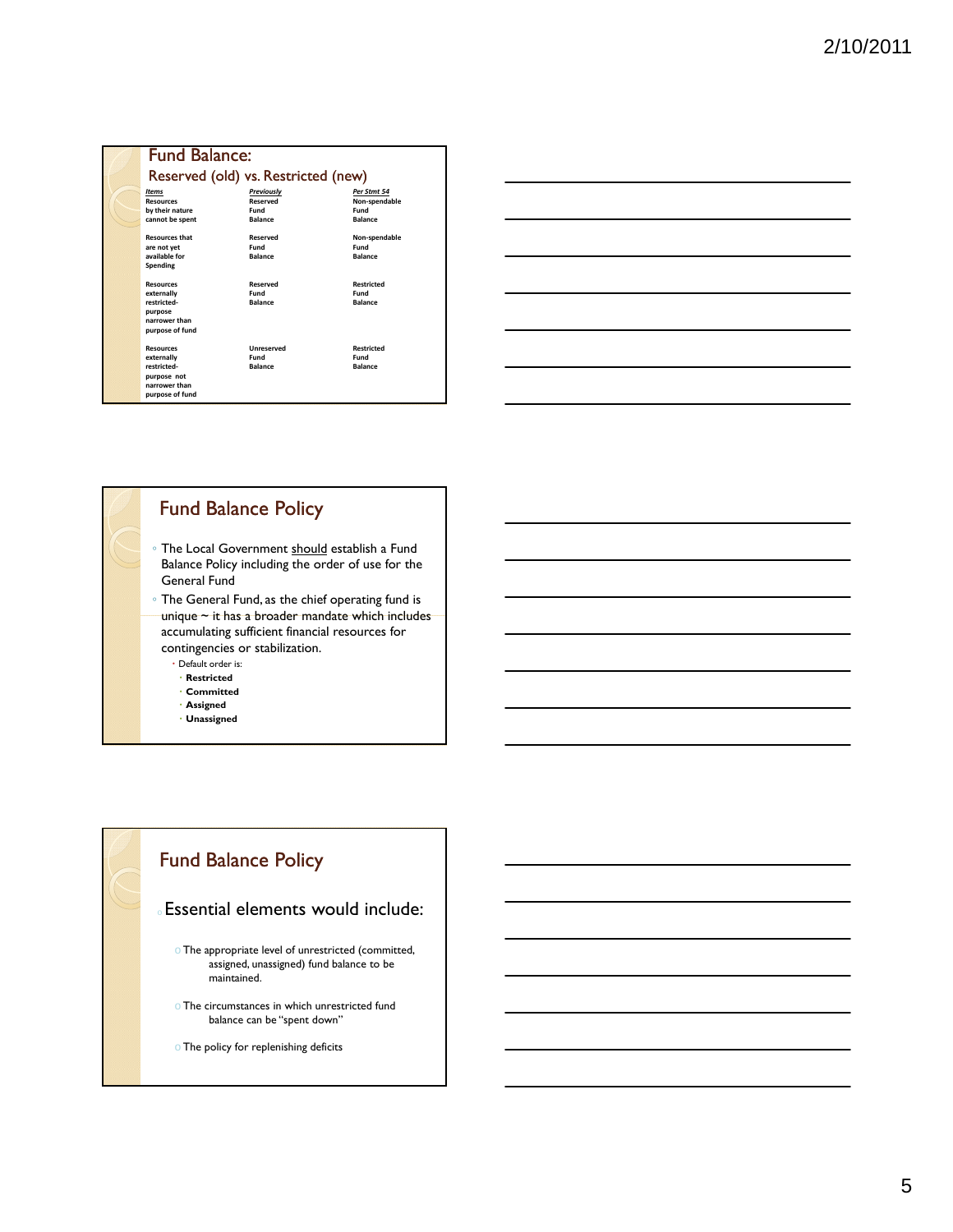# Fund Categories:

- **Governmental Funds:** (*Funds affected by GASB 54*) General Fund Principal operating fund
	-
- **Special Revenue Fund Revenues for specific purposes Debt Service Fund Repayment of Debt**
- **Capital Projects Fund Capital outlay Permanent Fund – Endowments**
- **Proprietary Funds: (Not affected by GASB 54)**
- Enterprise Fund Business-type fund providing services Internal Service Fund – Cost allocation among fundS
- **Fiduciary Funds:** (Not affected by GASB 54)
- Private Purpose Trust Fund Resources managed for outside trustee
- Pension and other Employee Benefit Trust Fund Employee pension, benefits<br>• Investment Trust Fund Investments managed for outside parties as trustee
- Agency Fund Resources held temporarily in custodial capacity

## Governmental Fund Types

#### ◦ **General Fund**

Used for any purpose ~ Principal operating fund

#### *Balances could be*

- Non-spendable
- Restricted
- Committed
- Assigned
- Unassigned (Only Fund with a POSITIVE Unassigned Fund Balance)

# Governmental Fund Types

#### ◦ **Special Revenue Funds\***

- Used to account for proceeds of *specific revenue sources* that are committed or restricted to expenditures for specific purposes other than debt service or capital projects.
- *Balances will be*
- Non-spendable
- Restricted
- Committed
- Assigned *(but not only assigned fund balance)*
- \*Existing funds that do not meet this fund balance type will transfer or report their balance in the General Fund at yearend for reporting purposes.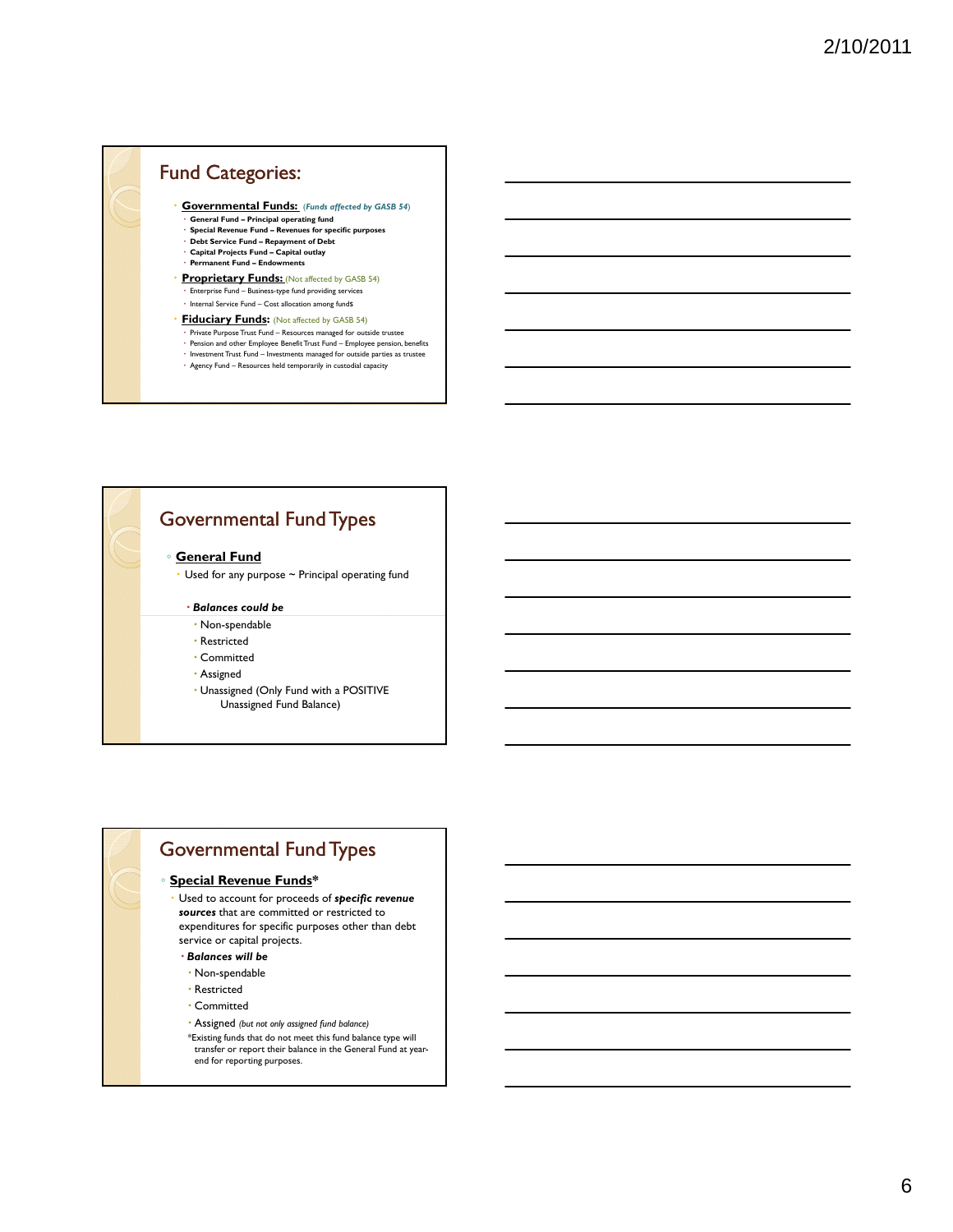## Fund Definition

- The foundation for the fund should be from a *revenue source that is either restricted or committed* for specific purposes other than debt service or capital projects*.*
- The restricted or committed revenue source should represent a **substantial portion** of the inflows.
- At any point the governmental does not expect that a substantial portion of the inflow from restricted or committed resources – the governmental should *stop using* a special revenue fund and report the remaining resources in the General Fund.
- **The fund balance classification will be performed at year-end**

## Fund Definition cont.

 Funds that have only a *specific expenditure requirement* – not a specific revenue source should no longer be classified as a Special Revenue Fund for reporting purposes.

# Governmental Fund Types

#### ◦ **Capital Projects Funds**

- Capital Projects Funds changed for capital outlay in general. (Formerly facilities and equipment only)
- Resources are restricted, committed or assigned to expenditures for capital outlays.

#### *Balances will be*

- Non-spendable
- Restricted
- Committed
- Assigned
- \*Excludes capital outlays financed by proprietary funds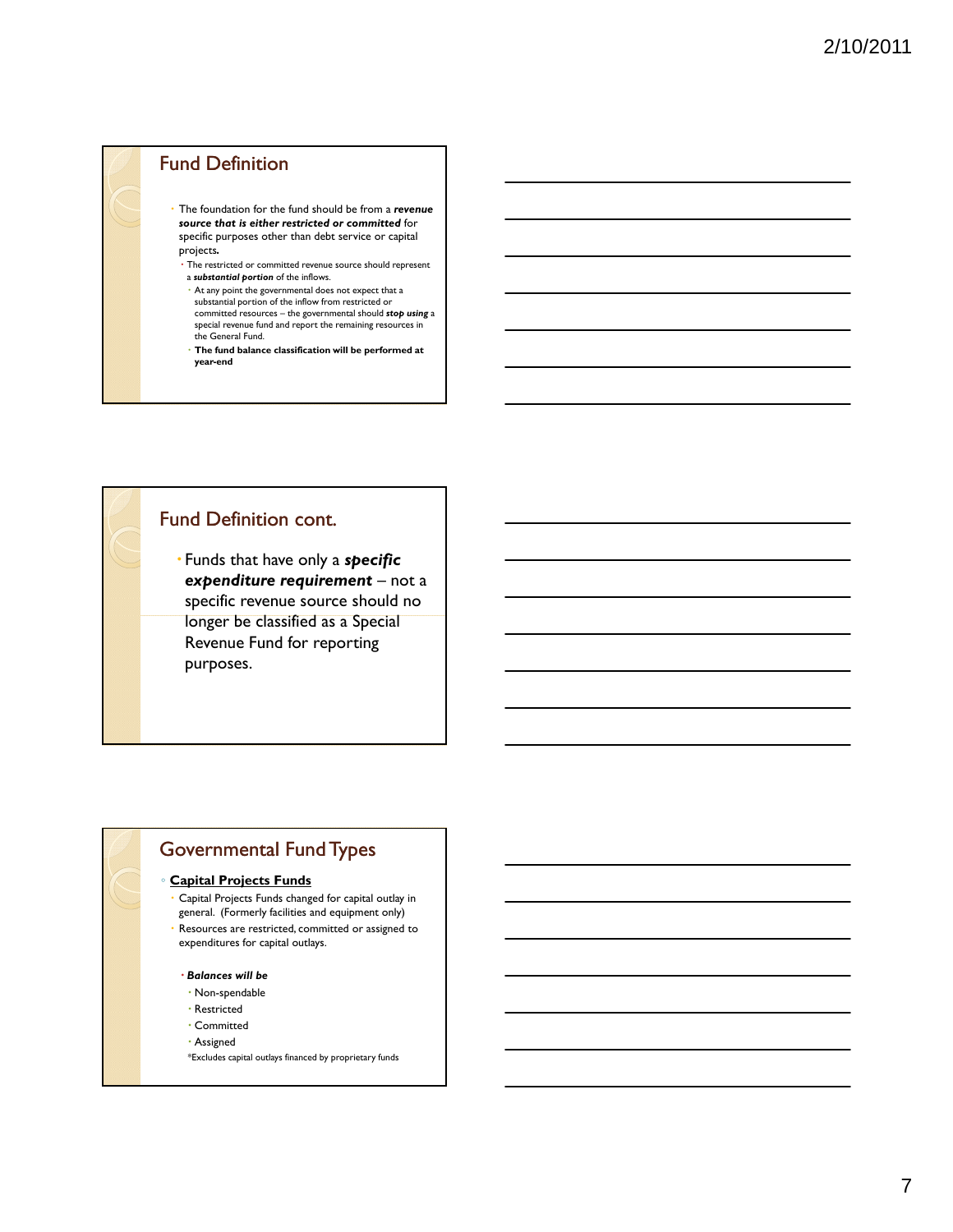



| Fund Balance Prior to Implementing<br>GASB <sub>54</sub>          |           |                      |             |           |                                 |             |  |
|-------------------------------------------------------------------|-----------|----------------------|-------------|-----------|---------------------------------|-------------|--|
|                                                                   |           | City of Happytown    |             |           |                                 |             |  |
|                                                                   |           | <b>Balance Sheet</b> |             |           |                                 |             |  |
| <b>Governmental Funds</b><br>For Fiscal Year Ending June 30, 2011 |           |                      |             |           |                                 |             |  |
|                                                                   |           |                      |             |           |                                 |             |  |
|                                                                   |           | Gas                  | GO          | Capital   | <b>Sovernmenta Governmental</b> |             |  |
|                                                                   | General   | Tax                  | <b>Bond</b> | Projects  | Funds                           | Funds       |  |
| <b>FUND BALANCES:</b>                                             |           |                      |             |           |                                 |             |  |
| Reserved for:                                                     |           |                      |             |           |                                 |             |  |
| Debt Service                                                      |           |                      | 10,000      |           |                                 | 10,000      |  |
| <b>Capital Projects</b>                                           |           |                      |             | 120,000   |                                 | 120,000     |  |
| Unreserved reported in:                                           |           |                      |             |           |                                 |             |  |
| General Fund                                                      | 800,000   |                      |             |           |                                 | 800.000     |  |
| <b>Special Revenues</b>                                           |           | 75,000               |             |           | 110,000                         | 185.000     |  |
| Total Fund Balance:                                               | \$800,000 | \$75,000             | \$10,000    | \$120,000 | \$110,000                       | \$1.115,000 |  |

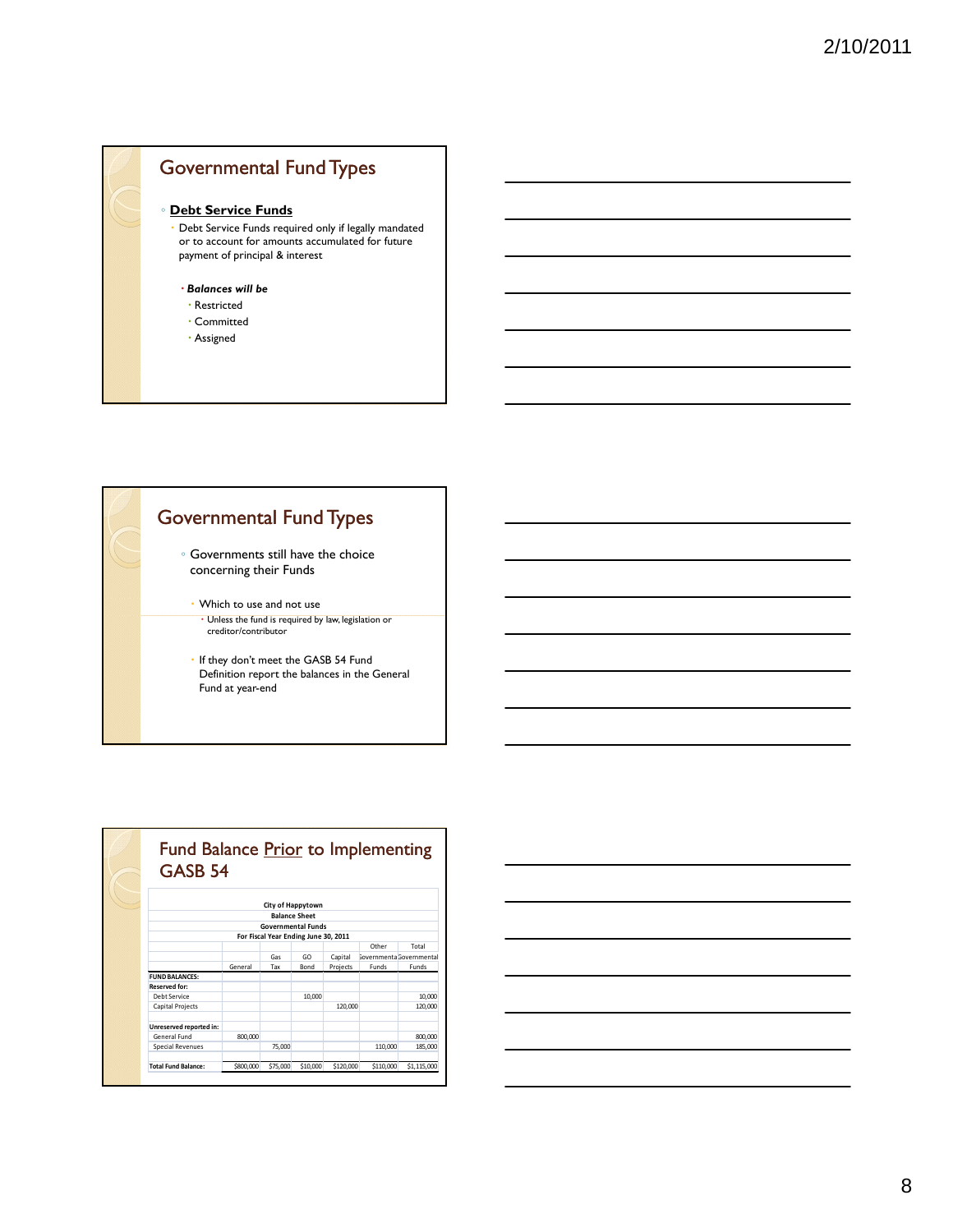|                            | <b>Annual Report Balance Sheet</b> |                                           |          |           |              |              |
|----------------------------|------------------------------------|-------------------------------------------|----------|-----------|--------------|--------------|
|                            |                                    | City of Happytown<br><b>Balance Sheet</b> |          |           |              |              |
|                            |                                    | <b>Governmental Funds</b>                 |          |           |              |              |
|                            |                                    | For Fiscal Year Ending June 30, 2011      |          |           |              |              |
|                            |                                    |                                           |          |           | Other        | Total        |
|                            |                                    | Gas                                       | GO       | Capital   | Governmental | Governmental |
|                            | General                            | Tax                                       | Bond     | Projects  | Funds        | Funds        |
| <b>FUND BALANCES:</b>      |                                    |                                           |          |           |              |              |
| Nonspendable               |                                    | 10,000                                    |          |           |              | 10,000       |
| Restricted                 |                                    | 65,000                                    | 10.000   |           |              | 75,000       |
| Committed                  | 1.000                              |                                           |          | 100,000   | 20,000       | 121,000      |
| Assigned to:               | 699.000                            |                                           |          | 20,000    | 91,000       | 810,000      |
| Unassigned:                | 100,000                            |                                           |          |           | $-1.000$     | 99,000       |
| <b>Total Fund Balance:</b> | \$800,000                          | \$75,000                                  | \$10,000 | \$120,000 | \$110,000    | \$1,115,000  |



## Additional Note Disclosures Required

- Include the following:
	- Fund Balance Policy order of spending when multiple resources available
	- Limitations on Fund Balances
	- How/who imposed or required
	- Purpose for Major Special Revenue Funds
	- Formal Minimum Fund Balance if adopted
	- **Annual Financial Report Notes Section will be updated to include a boiler-plate disclosure to be personalized as needed to fit the reporting entity.**
		-

## Additional Note Disclosures Required

#### • Sample Note Disclosure

#### Fund Balance Disclosure:

- In accordance with Government Accounting Standards Board 54, Fund Balance Reporting and Governmental Fund Type Definitions, the County/City/Town classifies governmental fund balances as follows:
- 
- Non-spendable includes fund balance amounts that cannot be spent either because it is not in<br>spendable form or because of legal or contractual constraints.<br>Perstricted includes fund balance amounts that are constrained
- 
- Assigned includes fund balance amounts that are intended to be used for specific purposes that are neither considered restricted or committed. Fund Balance may be assigned by the (fill in
- are neither considered restricted or committed. Fund Data appropriate titles such as Clerk, Mayor, Dept Heads, etc).
- Unassigned includes positive fund balance within the General Fund which has not been classified within the above mentioned categories and negative fund balances in other governmental funds.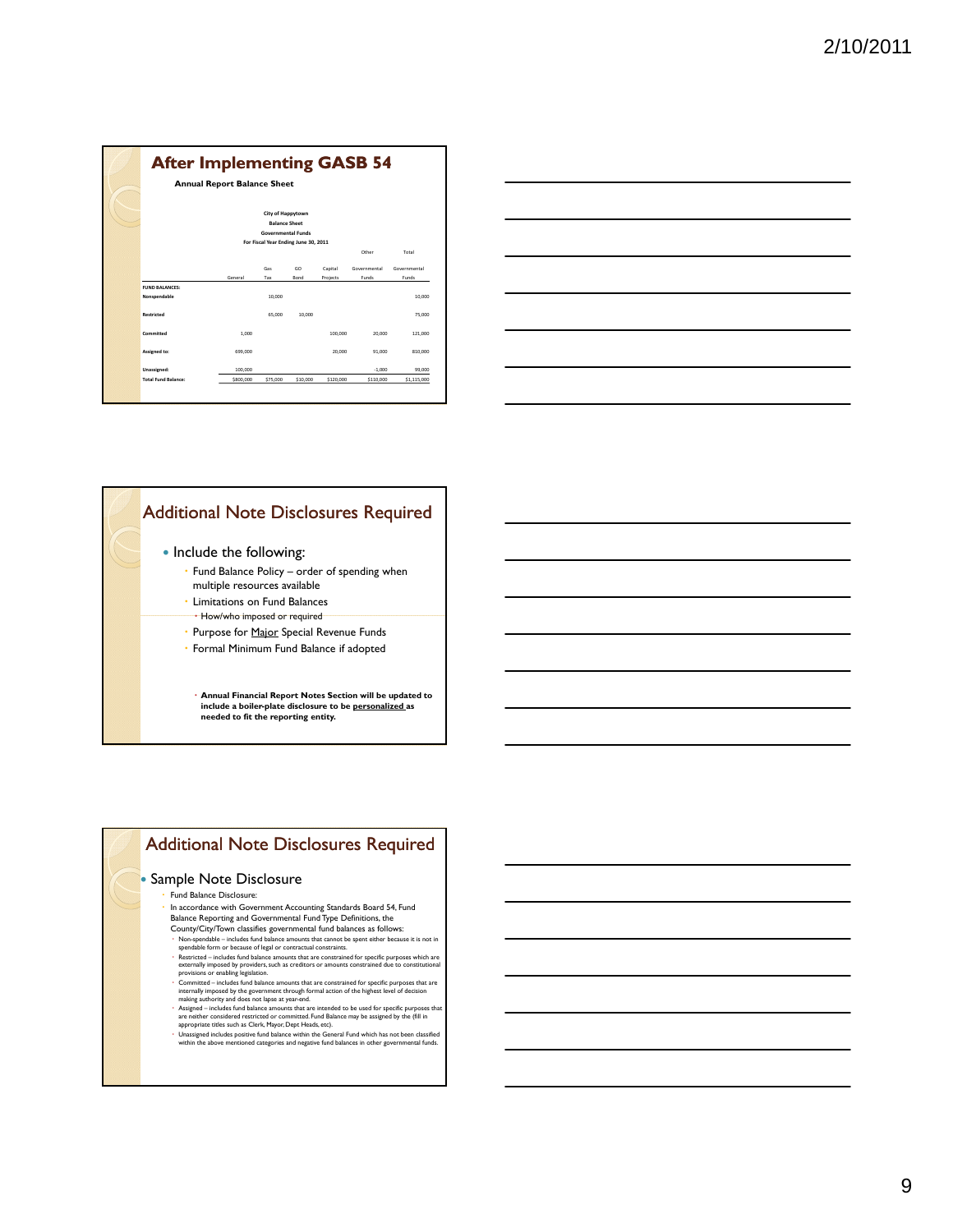

| <b>After Implementing GASB 54</b>   |                                                       |                                      |             |           |                                 |             |
|-------------------------------------|-------------------------------------------------------|--------------------------------------|-------------|-----------|---------------------------------|-------------|
| • Fund Statement or Note Disclosure |                                                       |                                      |             |           |                                 |             |
|                                     |                                                       | City of Happytown                    |             |           |                                 |             |
|                                     | Disclosure of Fund Balances Reported on Balance sheet |                                      |             |           |                                 |             |
|                                     |                                                       | For Fiscal Year Ending June 30, 2011 |             |           |                                 |             |
|                                     |                                                       |                                      |             |           | Other                           | Total       |
|                                     |                                                       | Gas                                  | GO          | Capital   | <b>Sovernmenta Governmental</b> |             |
|                                     | General                                               | Tax                                  | <b>Bond</b> | Projects  | <b>Funds</b>                    | Funds       |
| <b>FUND BALANCES:</b>               |                                                       |                                      |             |           |                                 |             |
| Nonspendable                        |                                                       |                                      |             |           |                                 |             |
| Inventory                           |                                                       | 10,000                               |             |           |                                 | 10,000      |
| <b>Restricted for:</b>              |                                                       |                                      |             |           |                                 |             |
| <b>Road Maintenance</b>             |                                                       | 65,000                               |             |           |                                 | 65,000      |
| Debt Service Requirement            |                                                       |                                      | 10,000      |           |                                 | 10,000      |
| Committed to:                       |                                                       |                                      |             |           |                                 |             |
| Capital project                     |                                                       |                                      |             | 100,000   |                                 | 100,000     |
| Public Safety                       | 1.000                                                 |                                      |             |           |                                 | 1.000       |
| <b>Homeland Security Grant</b>      |                                                       |                                      |             |           | 20.000                          | 20,000      |
| Assigned to:                        |                                                       |                                      |             |           |                                 |             |
| Parks & Recreation                  | 100,000                                               |                                      |             |           | 20,000                          | 120,000     |
| Other Capital projects              |                                                       |                                      |             | 20,000    |                                 | 20,000      |
| Public Safety                       | 249.000                                               |                                      |             |           |                                 | 249,000     |
| <b>Public Works</b>                 | 150,000                                               |                                      |             |           | 70,000                          | 220,000     |
| Financial Administration            | 200,000                                               |                                      |             |           | 1.000                           | 201.000     |
|                                     |                                                       |                                      |             |           |                                 | $\Omega$    |
| Unassigned:                         | 100,000                                               |                                      |             |           | $-1.000$                        | 99,000      |
| <b>Total Fund Balance:</b>          | \$800,000                                             | \$75,000                             | \$10,000    | \$120,000 | \$110,000                       | \$1,115,000 |

# BARS Chart of Accounts

### ◦ **BARS Chart of Account numbers**

- 250100 to 250199 ~ Non-spendable
- 250200 to 250299 ~ Restricted
- 260100 to 260199 ~ Committed
- 260200 to 260299 ~ Assigned
- 271000 ~ Unassigned
- Year-end General Journal Voucher entry may be necessary as part of closing entries if using software generated fund level statements
	- Updated BARS Chart of Accounts is posted on website :
	- http://doa.mt.gov/lgsb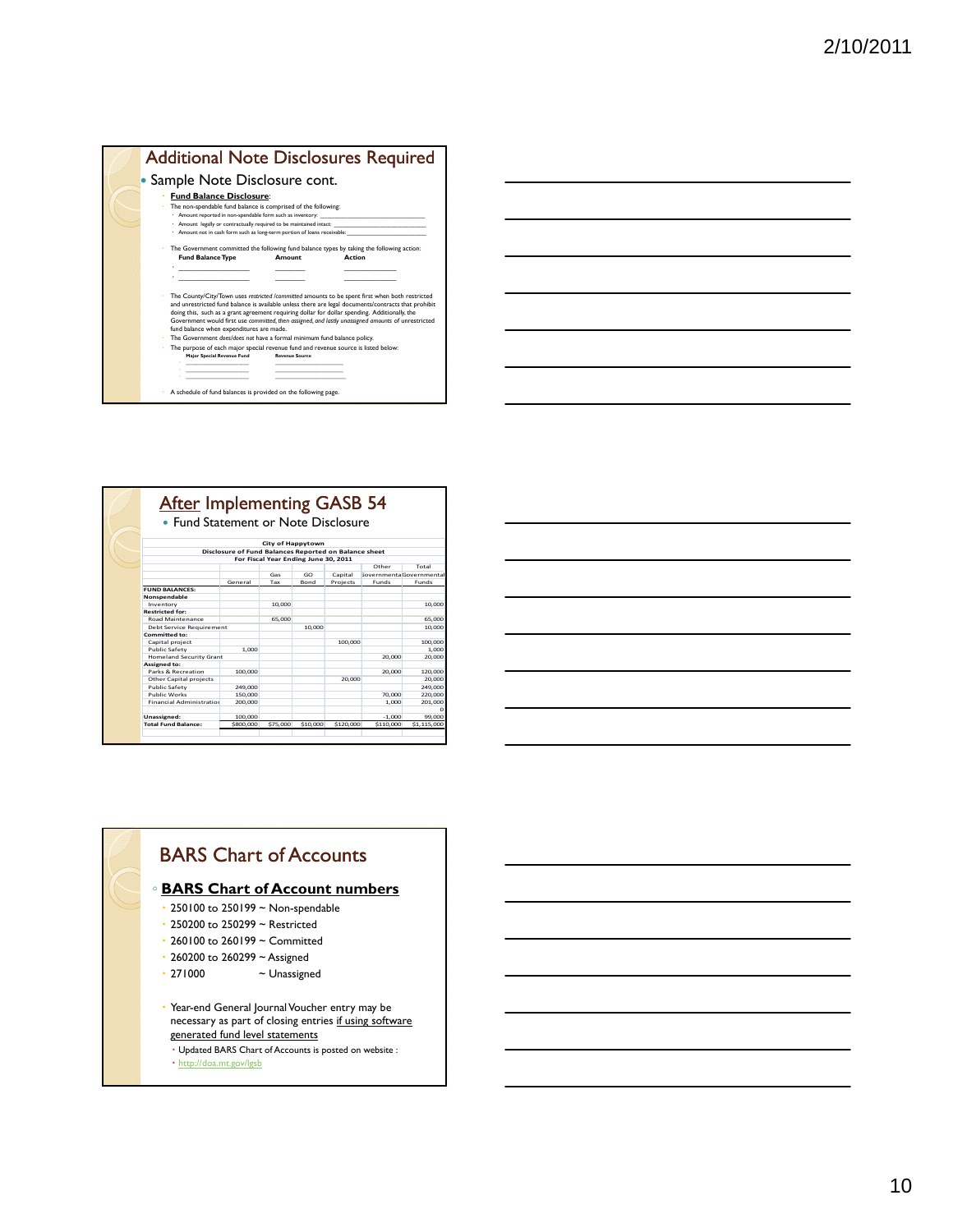





| <b>GASB Updates</b>                                                                                                                                                                                                                                                                                                                                                                                                                                                            |
|--------------------------------------------------------------------------------------------------------------------------------------------------------------------------------------------------------------------------------------------------------------------------------------------------------------------------------------------------------------------------------------------------------------------------------------------------------------------------------|
| Test your knowledge of GASB 54 cont.:<br>5.<br>Which of the following would most likely qualify as committed fund balance?<br>Grant proceeds<br>á.<br>Revenues generated through enabling legislation<br>ь.<br><b>Farmarked resources</b><br>c.<br>None of the above<br>d.<br>How does committed fund balance differ from assigned fund balance?<br>6.<br>Level of authority required<br>ā.<br>Action needed to nullify<br>ь.<br>Both a and b<br>c.<br>None of the above<br>d. |
| 7.<br>Which funds could report positive unassigned fund balance?<br>General fund<br>a.<br>Other governmental funds<br>ь.<br>Both a and b<br>c.<br>None of the above<br>d.<br>8.<br>Only governmental funds report fund balance?<br>True<br>a.<br>False<br>ь.                                                                                                                                                                                                                   |